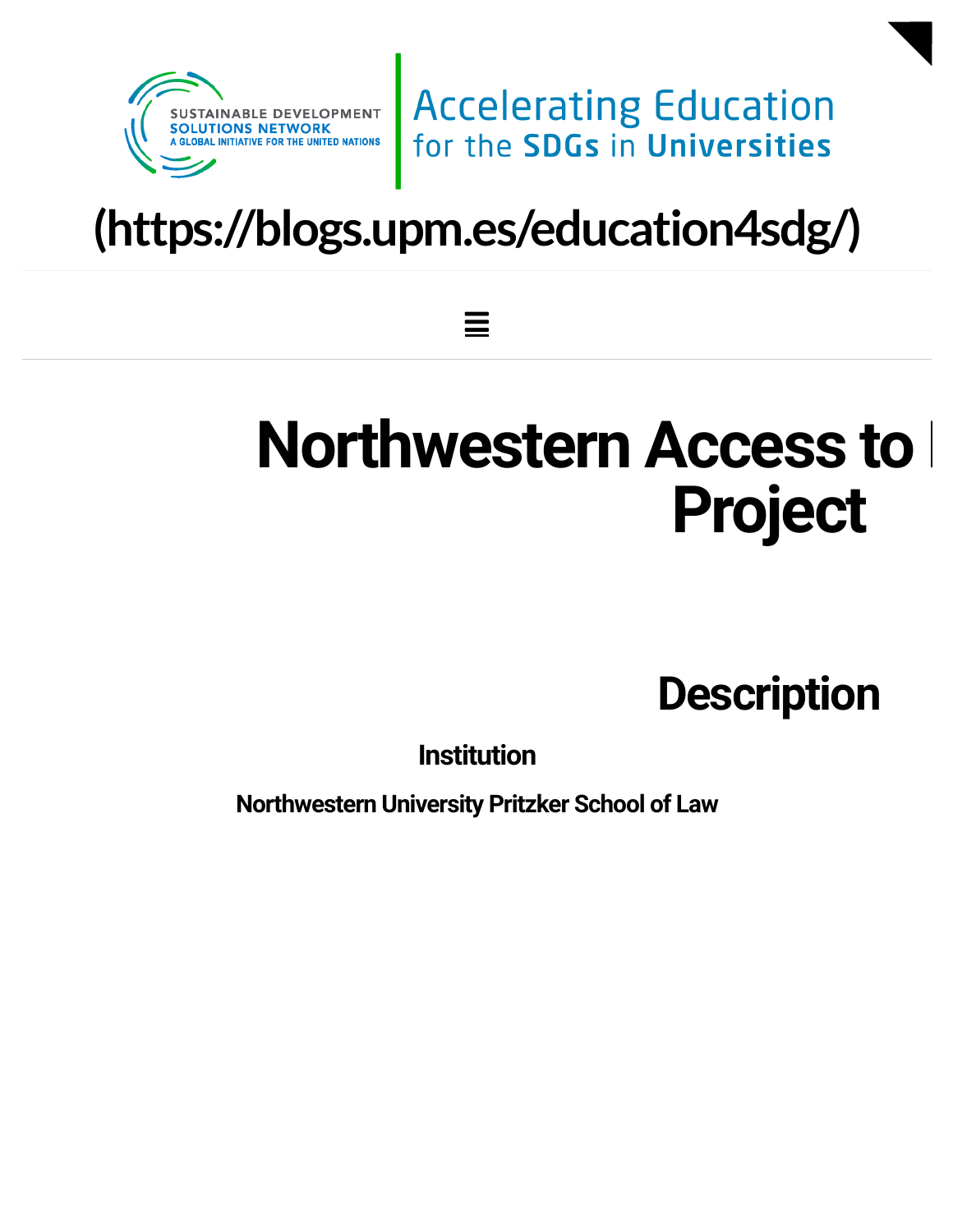

### **Organizations/areas of the university involved**

Northwestern Pritzker School of Law's Center for International Human Rights (CIHR), the Program in Public Health, the Kellogg School of Management, and the Feinberg School of Medicine Institute for Global Health work in consultation with marginalized communities across the globe to assess the health needs of the community, and to design a targeted, sustainable response. ATH has also worked with the Justice Empowerment Initiative in Nigeria, the Lagos University Teaching Hospital in Nigeria, the Near East Foundation in Mali and Lebanon, Basmeh and Zeitooneh in Lebanon, and the Clinica de Familia de La Romana in the Dominican Republic, among others .

### **Country**

### **UNITED STATES**

**[Li](https://www.law.northwestern.edu/legalclinic/humanrights/projects/access-to-health/) k t l**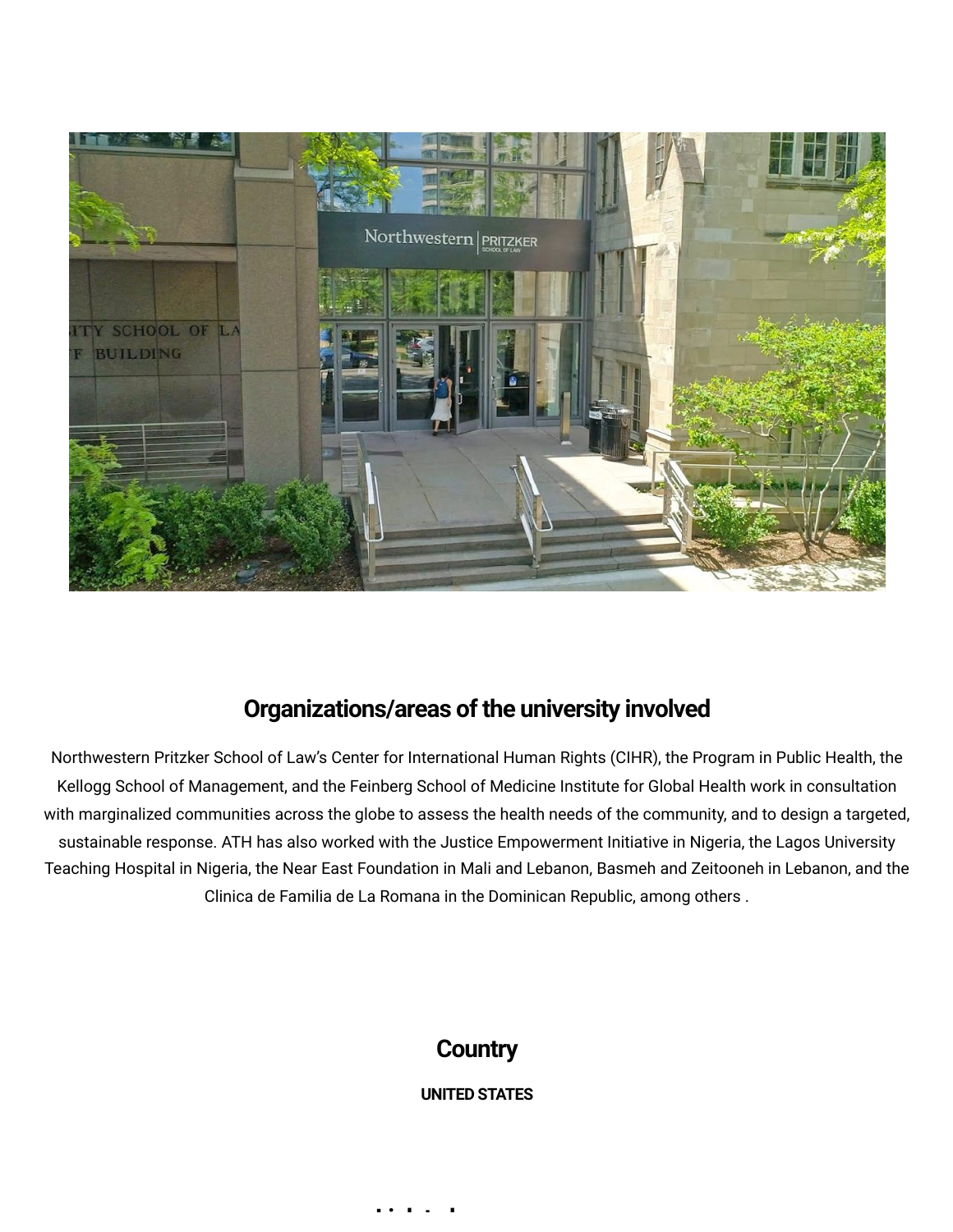### **Link to learn more... (https://www.law.northwestern.edu/legalclinic/humanrights/projects/access-tohealth/)**

The Northwestern ATH Project is an interdisciplinary global community health initiative that brings law, public health and business faculty and graduate students together with communities and NGOs around the world.

The Northwestern ATH Project brings together faculty and graduate students from across Northwestern University and around the world to address critical global health challenges that cannot be resolved from a singular siloed perspective. ATH works across disciplines to create targeted, sustainable initiatives that address health-related in partner communities, and to teach students how to engage in interdisciplinary, transnational, socially impactful collaborations. ATH has worked with rural communities in the Mopti region of Mali to address female genital cutting, with urban communities in Nigeria on health rights, and with healthcare providers in the Dominican Republic to increase quality of patient service, among others. Students at Northwestern's law,medical and business schools participate in ATH primarily through the interdisciplinary Health and Human Rights course. The students form multidisciplinary teams to act as 'consultants' to research and innovate a new approach to an issue at the intersection of health, human rights and development based on the feedback from community-based partners. Students from the class may **LITIR TO LEATH MOTEL THE METHAM SURFAL CONSERVANT CONSERVANT CONSERVANT CONSERVANT CONSERVANT CONSERVANT CONSERVANT CONSERVANT CONSERVANT CONSERVANT CONSERVANT AND USING A DEVIDENT CONSERVANT CONSERVANT ON THE NOTIFIEM AN** their team. **EINT K to learn more....**<br> **Chittips://www.law.northwestern.edu/legalclinic/humanrights/projects/access-to-healthing**<br>
The Northwestern ATH Project is an interdisciplinary global community health initiative that brings la

Most recently, ATH collaborated with a peacebuilding organization in Somalia to address climate-related security risks. The focus of our collaboration was an assessment of opportunities for community-based initiatives in Somalia at the intersection of climate change, peace and security. In light of the intensive impacts of climate change on the region and plays in peace and security in the form of global policy advocacy at multiple multinational and international fora. As much of the organization's work has centered around high level advocacy around climate change and its impact on peace and security, the goal of this collaboration was to translate this global policy advocacy into actionable communitybased work in Somalia. The student-driven multidisciplinary assessments and recommendation are complete; the next step is for ATH is to collaborate with the organization to implement the recommendations that it chooses to carry forward.

### **Results and impact measured or expected**

Since its founding in 2011, ATH has been able to impact 400 graduate students across three disciplines, 30 faculty, 3 fellows, and over 20 NGOS and universities across multiple countries including Lebanon, Nigeria, Somalia, the United States, the Democratic Republic of the Congo, Sudan, Mali, Ethiopia, Dominican Republic, Greece, Uganda, China, India, and Kenya. Measuring impact varies project to project. In Nigeria, for example, where a community health education program was implemented, pre and posttest assessments were done comparing baseline community health literacy rates with post intervention data In Mali ATH produced an album of songs about various health topics including female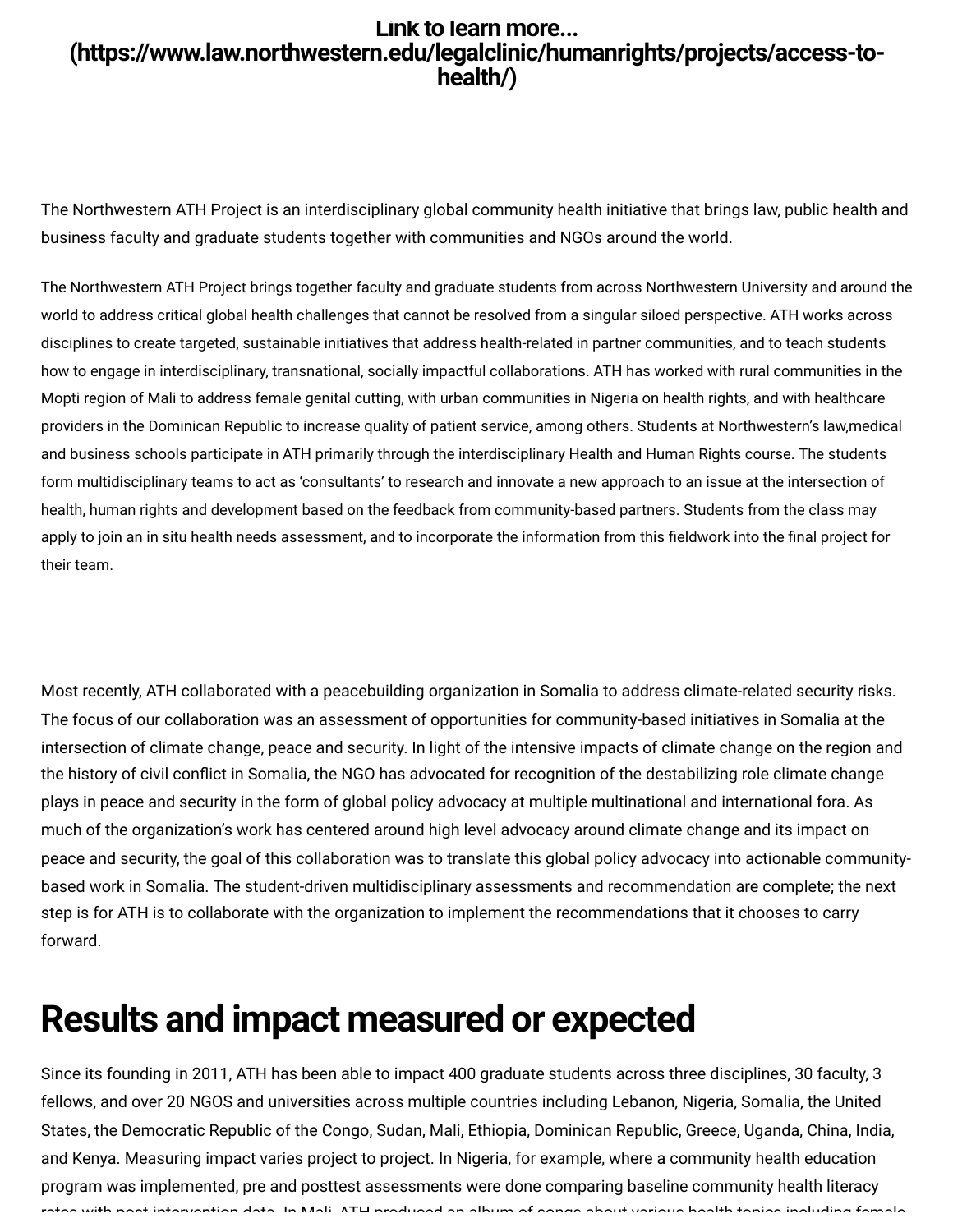rates with post-intervention data. In Mali, ATH produced an album or songs about various health topics including female genital cutting, which aired on the radio. A quantitative survey on the impacts of the album was conducted. The success of ATH is attributed to its community-based participatory research approach that is collaborative, driven by community needs, and leads to the development of interventions that advance equity and social justice.



### **Tags**

| <b>Action-based learning</b>                                                    | Case studies 2021                      | <b>Central and South Asia</b>       |  | <b>Co-Curricular initiatives</b>  |                      |
|---------------------------------------------------------------------------------|----------------------------------------|-------------------------------------|--|-----------------------------------|----------------------|
| <b>Curricular initiatives</b>                                                   | Initiatives for the community at large |                                     |  | <b>Interdisciplinary settings</b> |                      |
| <b>Latin America and the Caribbean</b>                                          |                                        | <b>Middle East and North Africa</b> |  | <b>Multi-actor involvement</b>    | <b>North America</b> |
| Tools/resources/programs/networks for universities<br><b>Sub-Saharan Africa</b> |                                        |                                     |  |                                   |                      |

**Connection with the SDG fr**

The Northwestern ATH Project empowers faculty, graduate students, and thought leaders from various disciplines to tackle complex problems together in a multicultural context. A creative and iterative approach helps groups produce **CONNECTION WITH The Northwestern ATH Project empowers faculty, graduate students, and thought leaders from various disciplines to<br>tackle complex problems together in a multicultural context. A creative and iterative appro** tackle multiple SDGs, including SDG 3 good health and well-being, SDG 5 gender equality, SDG 6 clean water and sanitation, SDG 7 affordable and clean energy, SDG 8 decent work and economic growth, SDG 13 climate action, and SDG 16 peace, justice, and strong institutions. Working across multidisciplinary teams has allowed students to engage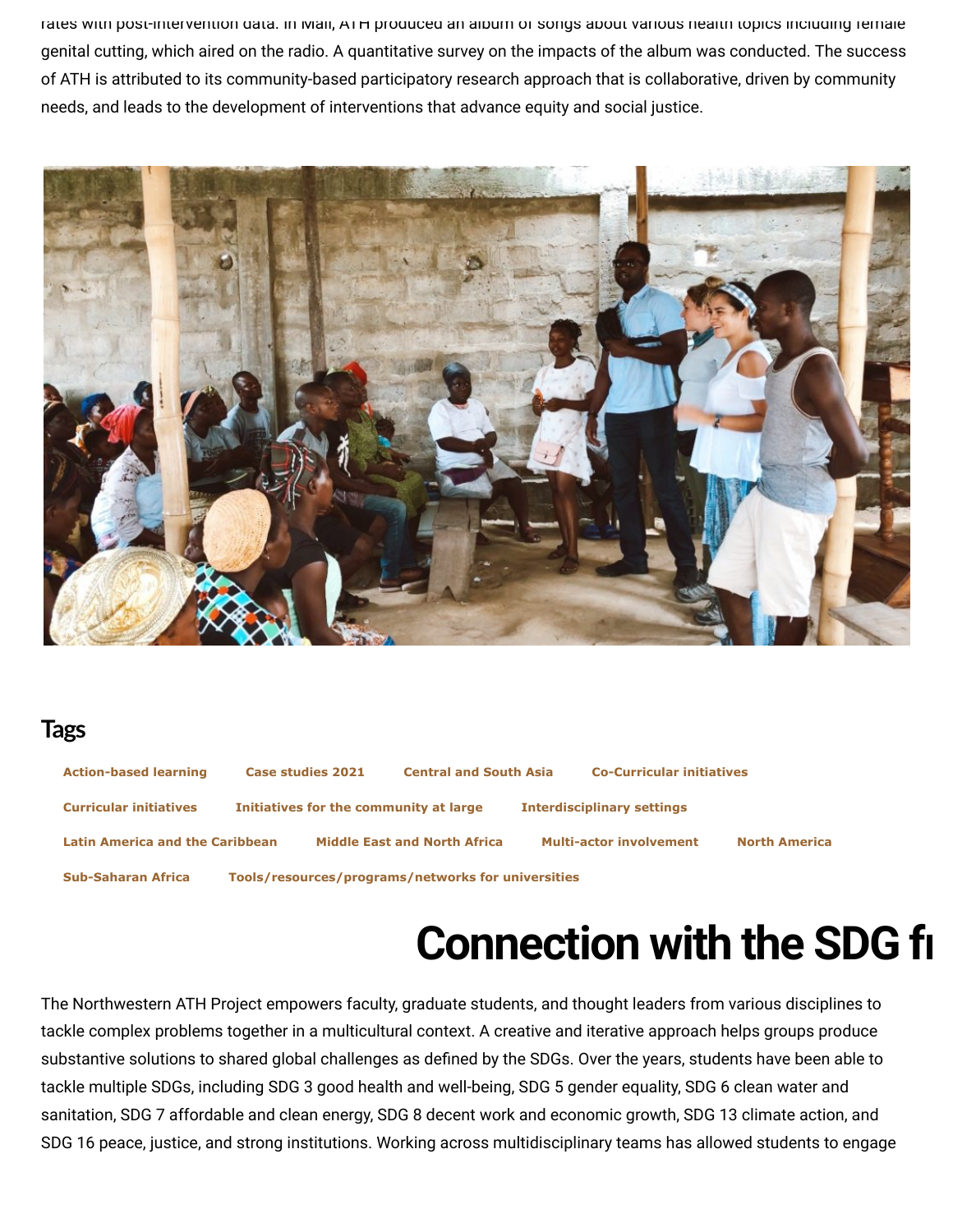in research activities for real-world impact, distribute solutions, and mitigate potential negative impacts on the target countries / communities. The groups then collaborate with stakeholders to reach policymakers, international bodies,



**(https://blogs.upm.es/education4sdg/wpcontent/uploads/sites/775/2020/04/E\_SDGgoals\_icons-individual-cmyk-03-scaled.jpg)**



**(https://blogs.upm.es/education4sdg/wpcontent/uploads/sites/775/2020/04/E\_SDGgoals\_icons-individual-cmyk-06-scaled.jpg)**



**(https://blogs.upm.es/education4sdg/wp[content/uploads/sites/775/2020/04/E\\_SDG](https://blogs.upm.es/education4sdg/wp-content/uploads/sites/775/2020/04/E_SDG-goals_icons-individual-cmyk-08-scaled.jpg)goals\_icons-individual-cmyk-08-scaled.jpg)**



**(https://blogs.upm.es/education4sdg/wpcontent/uploads/sites/775/2020/04/E\_SDGgoals\_icons-individual-cmyk-05-scaled.jpg)**



**(https://blogs.upm.es/education4sdg/wpcontent/uploads/sites/775/2020/04/E\_SDGgoals\_icons-individual-cmyk-07-scaled.jpg)**



**(https://blogs.upm.es/education4sdg/wp[content/uploads/sites/775/2020/04/E\\_SDG](https://blogs.upm.es/education4sdg/wp-content/uploads/sites/775/2020/04/E_SDG-goals_icons-individual-cmyk-13-scaled.jpg)goals\_icons-individual-cmyk-13-scaled.jpg)**

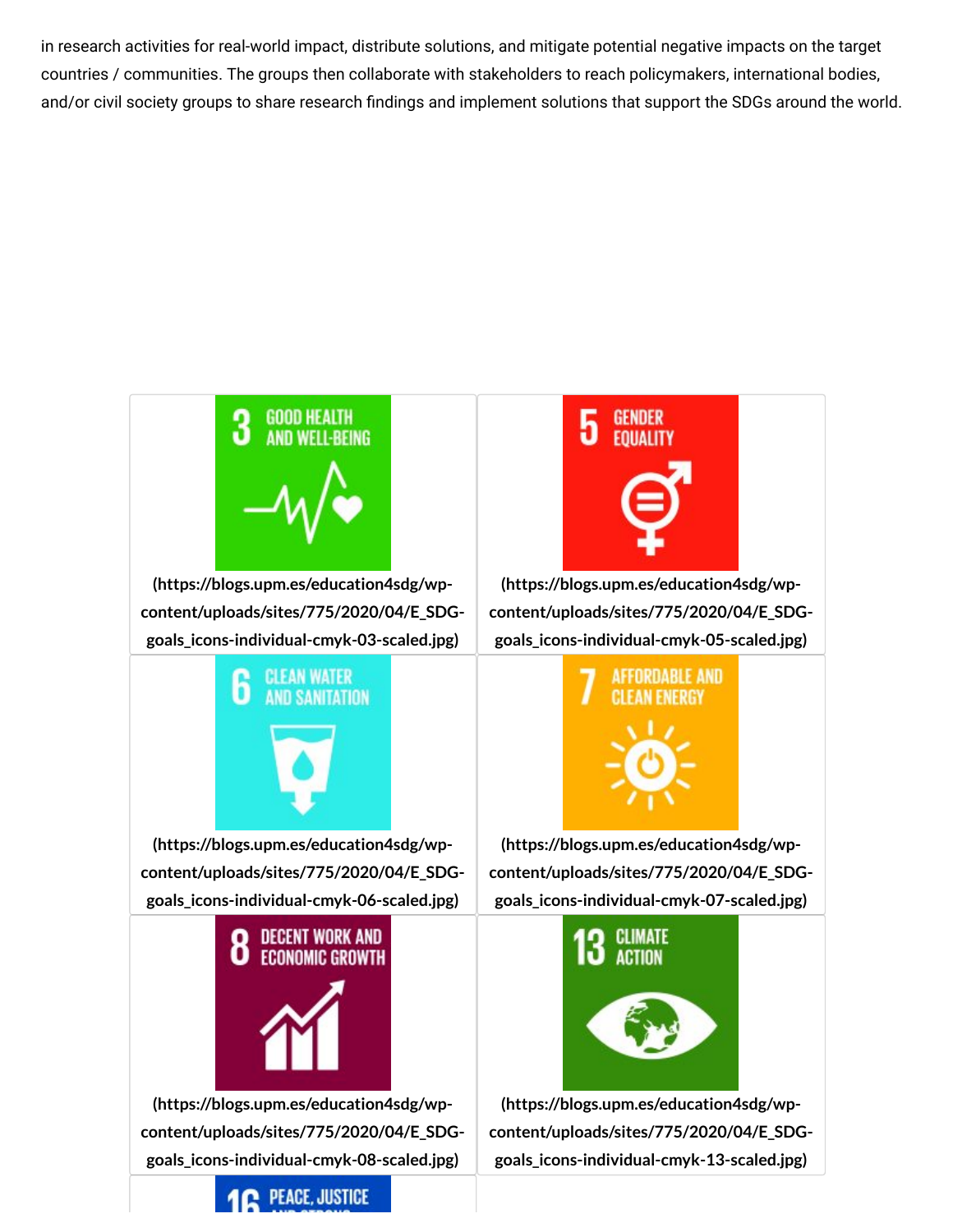

## **Barriers and follow**

While each ATH project had its unique set of challenges, the most common barriers included cultural acceptance, unsafe working conditions, stigma, lack of political will, connectivity issues and corruption. These barriers were overcome by by ensuring that our process was transparent and iterative.

# **Transferability of the initiative**

ensuring that our solutions were community-driven, culturally competent, and reflected a bottom-up approach, and also<br>by ensuring that our process was transparent and iterative.<br>ATH's model is scalable and transferable to ATH's model is scalable and transferable to other higher education institutions across disciplines and various geographical contexts. For example, the community health education curriculum which was tested in a pilot community was implemented at scale across other communities in Lagos, Nigeria. This intervention was scaled from one community to multiple, new health modules were added, and new partners from other universities got involved. In November 2017, an external partnership was developed with the University of Illinois – Chicago's Biomedical Visualization Program. Master of Science in Global Health students assisted in developing new modules on hypertension and mental health. Medill School of Journalism graduate students have documented access to health issues in Lagos. This project continues to grow as we are currently working with Professor Marya Lieberman, a professor in analytical chemistry at the University of Notre Dame who has invented paper analytical devices that can be used to test counterfeit medication.

#### UNIVERSITY STAFF AND PROCESSES (HTTPS://BLOGS.UPM.ES/EDUCATION4SDG/BUILD-CA[PA](https://blogs.upm.es/education4sdg/build-capacity-ownership-for-sdgs/)CITY-OWNERSHIP-FOR-SDGS/) COMMUNITY AT LARGE (HTTPS://BLOGS.UPM.ES/EDUCATION4SDG/MULTI-AC[TO](https://blogs.upm.es/education4sdg/multi-actor-involvement/)R-INVOLVEMENT/) CO-CURRICULAR INITI[AT](https://blogs.upm.es/education4sdg/action-based-learning/)IVES FOR UNIVERSITY STUDENTS (HTTPS://BLOGS.UPM.ES/EDUCATION4SDG/ACTION-BASED-LEARNING/) CURRICULAR INITIATIVES FOR UNIVERSITY STUDENTS (HTTPS://BLOGS.UPM.ES/EDUCATION4SDG/PRUEBA-ELEMENTOR/CURRICULAR-[LT-](https://blogs.upm.es/education4sdg/prueba-elementor/curricular-lt-actions/)ACTIONS/) A BOUT (HTTPS://BLOGS.UPM.ES/EDUC[AT](https://blogs.upm.es/education4sdg/1532-2/)ION4SDG/1532-2/) SEARCH BY TAG (HTTPS://BLOGS.UPM.ES/EDUCATION4SDG/SEARCH-B[Y-TA](https://blogs.upm.es/education4sdg/search-by-tag/)G/)

An initiative of The UN Sustainable Development [Solut](https://www.unsdsn.org/)ions Network (SDSN) (https://www.unsdsn.org/)